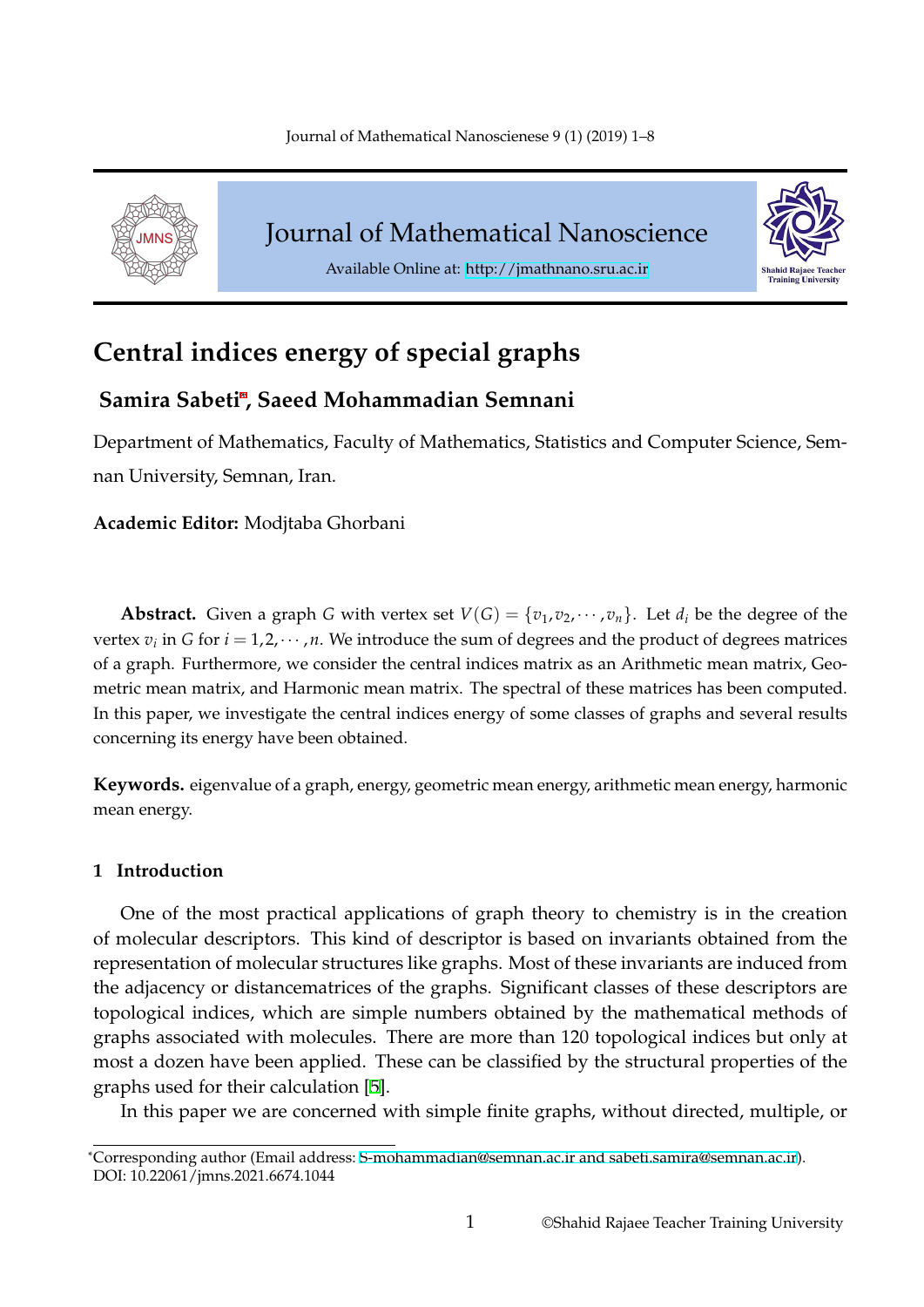weighted edges, and without self-loops. Let  $A(G)$  be adjacency matrix of *G* and  $\lambda_1, \lambda_2, \cdots, \lambda_n$ its eigenvalues. These are said to be the eigenvalues of the graph *G* [an](#page-0-0)[d](#page-6-1) to form its spectrum. Graph energy is an invariant that is calculated from the eigenvalues of the adjacency matrix of the graph. In the mathematical literature, The concept of energy was formally put forward in 1978 [6]. Then, a dramatic change occurred, and graph energy started to attract the attention of a remarkably large number of mathematicians. The energy *E*(*G*) of the graph *G* is defined as the sum of the absolute values of its eigenvalues.

$$
E(G) = \sum_{i=1}^{n} |\lambda_i|.
$$

For more details on the mathematical aspects of the theory of graph energy see [1,7,16,17]. Nowadays, due to the importance of applications of topological indices in chemistry, many researchers have studied these indices [8, 14]. Hence, one of the most well known is Wiener index [9, 18] is based on distance of vertices in the graph, the Hosoya index [1[2,](#page-6-2) [13](#page-6-3)[\] is](#page-6-4) [cal](#page-7-0)culated by counting non-incident edges in a graph, the energy and the Estrada index [10] are based on the spectrum of the grap[h,](#page-6-5) [th](#page-6-6)e Randic connectivity index [2, 11] and the Zagreb g[ro](#page-6-7)[up](#page-7-1) indices [3, 15] are calculated using the degrees of vertices, geomet[ric-](#page-6-8)[arit](#page-6-9)hmetic indices [4] is based on some properties of vertices of graph, etc.

Motivated by the mentioned papers, we study by focusing on the Cen[tra](#page-6-10)[l In](#page-6-11)dices energy of graphs. Plus, the [en](#page-6-12)[erg](#page-6-13)ies of a number of well-known and much studied families of graphs are com[pu](#page-6-14)ted.

Let  $G = (V, E)$  be a simple graph of order *n* with vertex set  $V = V(G) = \{v_1, v_2, \dots, v_n\}$ and edge set  $E = E(G)$ . Let  $d_i$  be the degree of the vertex  $v_i$  in *G* for  $i = 1, 2, \cdots, n$ . The Sum of degrees matrix  $SD = SD(G)$  is

$$
SD_{ij} = \begin{cases} d_i + d_j & \text{if the vertices } v_i \text{ and } v_j \text{ are adjacent} \\ 0 & \text{otherwise.} \end{cases}
$$

The Arithmetic mean matrix  $AM = AM(G)$  is defined as

$$
AM_{ij} = \begin{cases} \frac{d_i + d_j}{2} & \text{if the vertices } v_i \text{ and } v_j \text{ are adjacent} \\ 0 & \text{otherwise.} \end{cases}
$$

The Product of degrees matrix  $PD = PD(G)$  is

$$
PD_{ij} = \begin{cases} d_i d_j & \text{if the vertices } v_i \text{ and } v_j \text{ are adjacent} \\ 0 & \text{otherwise.} \end{cases}
$$

The Geometric mean matrix  $GM = GM(G)$  is defined by

$$
GM_{ij} = \begin{cases} \sqrt{d_i d_j} & \text{if the vertices } v_i \text{ and } v_j \text{ are adjacent} \\ 0 & \text{otherwise.} \end{cases}
$$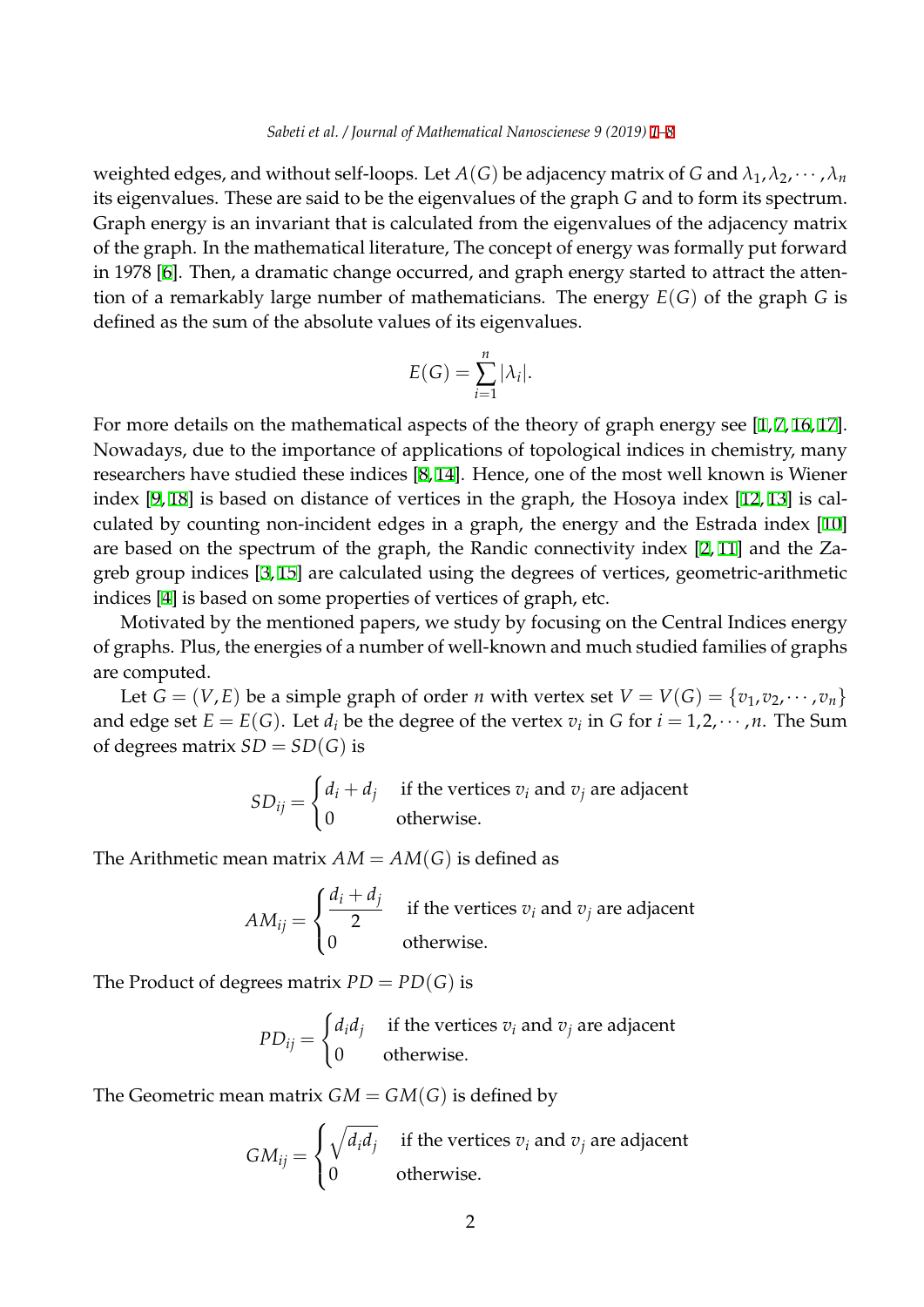Finally, the Harmonic mean matrix  $HM = HM(G)$  is defined by

$$
HM_{ij} = \begin{cases} \frac{2d_i d_j}{d_i + d_j} & \text{if the vertices } v_i \text{ and } v_j \text{ are adjacent} \\ 0 & \text{otherwise.} \end{cases}
$$

The above matrices are real symmetric, so we can order the eigenvalues of their matrices so that  $\rho_1 \ge \rho_2 \ge \cdots \ge \rho_n$ . The Central Indices energy related to all above mention matrices of graph *G*, denoted by *C IE*(*G*), is defined as

$$
CIE(G) = \sum_{i=1}^{n} |\rho_i|.
$$

#### **2 Central Indices Energy of Families of Well-known Graphs**

In this section, we investigate the central indices energy of well-known of graphs. **Theorem 2.1.** *For*  $n \geq 3$ *, the Central indices energy of the Star graph*  $S_n$  *is as following table* 

| Matrix name | Spectral                                                                                          | $E_{CI}(G)$        |
|-------------|---------------------------------------------------------------------------------------------------|--------------------|
| A           | $\begin{pmatrix} \sqrt{n-1} & 0 & -\sqrt{n-1} \\ 1 & n-2 & 1 \end{pmatrix}$                       | $2\sqrt{n-1}$      |
| <i>SD</i>   | $\binom{n\sqrt{n-1}$ 0 $-n\sqrt{n-1}}{1$ $n-2$ 1                                                  | $2n\sqrt{n-1}$     |
| AM          | $\begin{pmatrix} \frac{n\sqrt{n-1}}{2} & 0 & -\frac{n\sqrt{n-1}}{2} \\ 1 & n-2 & 1 \end{pmatrix}$ | $n\sqrt{n-1}$      |
| PD          | $\binom{(n-1)\sqrt{n-1} & 0 & -(n-1)\sqrt{n-1}}{n-2}$                                             | $2(n-1)\sqrt{n-1}$ |
| <b>GM</b>   | $\binom{n-1}{1}$ $\binom{n-(n-1)}{n-2}$                                                           | $2(n-1)$           |
| HМ          | $\frac{\frac{2(n-1)\sqrt{n-1}}{n}}{1} \cdot \frac{0}{n-2} - \frac{\frac{2(n-1)\sqrt{n-1}}{n}}{1}$ | κ                  |

*Where*  $\kappa = \frac{4(n-1)\sqrt{n-1}}{n}$  $\frac{fV}{n}$ .

*Proof.* We can see that the adjacency matrix of  $S_n$  as follow,

$$
A(S_n) = \begin{pmatrix} 0 & 1 & 1 & \cdots & 1 \\ 1 & 0 & 0 & \cdots & 0 \\ 1 & 0 & 0 & \cdots & 0 \\ \vdots & \vdots & \vdots & \ddots & \vdots \\ 1 & 0 & 0 & \cdots & 0 \end{pmatrix}
$$

*√*  $\overline{n-1}A$ ,  $HM = \left(\frac{2(n-1)}{n}\right)$ ) *A*. With simple  $Also, SD = nA$ ,  $AM = \frac{n}{2}A$ ,  $PD = (n-1)A$ ,  $GM =$ *n* computation, we can get the results inside the table.  $\Box$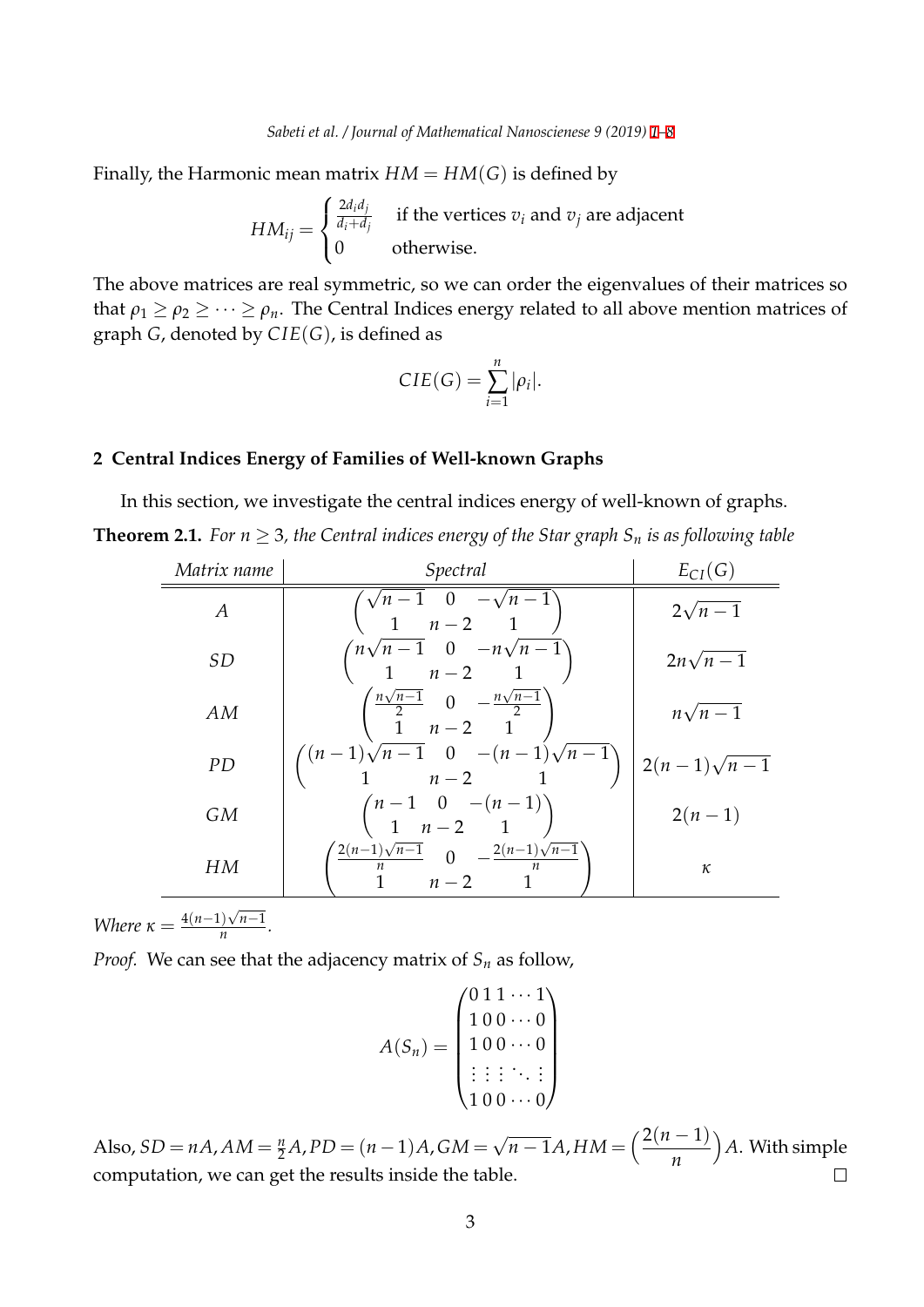We denote the complete graph on *n* vertices By  $K_n$ , and by  $\bar{K_n}$  its complement, i.e., the graph consisting of *n* isolated vertices.

<span id="page-3-0"></span>

| <b>Theorem 2.2.</b> If G is the complete graph $K_n$ then, |  |  |  |  |  |
|------------------------------------------------------------|--|--|--|--|--|
|------------------------------------------------------------|--|--|--|--|--|

| Matrix name | Spectral                                  | $E_{CI}(G)$ |
|-------------|-------------------------------------------|-------------|
| A           | $\binom{n-1}{1}$ $\binom{n-1}{n-1}$       | $2(n-1)$    |
| SD          | $\binom{2(n-1)^2 2(n-1)^2}{1 \qquad n-1}$ | $4(n-1)^2$  |
| AМ          | $\binom{(n-1)^2-(n-1)}{1-n-1}$            | $2(n-1)^2$  |
| PD)         | $\binom{(n-1)^3-(n-1)^2}{1-n-1}$          | $2(n-1)^3$  |
| GM          | $\binom{(n-1)^2-(n-1)}{1-n-1}$            | $2(n-1)^2$  |
| HМ          | $\binom{(n-1)^2-(n-1)}{1-n-1}$            | $2(n-1)^2$  |

*Proof.* The Sum degree matrix of *K<sup>n</sup>* is

$$
SD(K_n) = \begin{pmatrix} 0 & 2(n-1) 2(n-1) \cdots 2(n-1) \\ 2(n-1) & 0 & 2(n-1) \cdots 2(n-1) \\ 2(n-1) 2(n-1) & 0 & \cdots 2(n-1) \\ \vdots & \vdots & \vdots & \ddots & \vdots \\ 2(n-1) 2(n-1) 2(n-1) \cdots & 0 \end{pmatrix} = 2(n-1)(J_n - I_n)
$$

where  $J_n$  is  $n \times n$  matrix with all entries 1 and  $I_n$  is the identity matrix. The characteristic polynomial of *PD*(*Kn*) is

$$
f_m(G,\mu) = \begin{vmatrix} \rho & -2(n-1) - 2(n-1) \cdots - 2(n-1) \\ -2(n-1) & \rho & -2(n-1) \cdots - 2(n-1) \\ -2(n-1) - 2(n-1) & \rho & \cdots - 2(n-1) \\ \vdots & \vdots & \vdots & \ddots & \vdots \\ -2(n-1) - 2(n-1) - 2(n-1) \cdots & \rho \end{vmatrix}
$$
  
=  $(\rho + 2(n-1)^2)\begin{vmatrix} \rho & -2(n-1) - 2(n-1) \cdots - 2(n-1) \\ -1 & 1 & 0 & \cdots & 0 \\ \vdots & \vdots & \vdots & \ddots & \vdots \\ -1 & 0 & 0 & \cdots & 1 \end{vmatrix}$   
=  $(\rho + 2(n-1)^2)(\rho + 2(n-1))^{(n-1)}$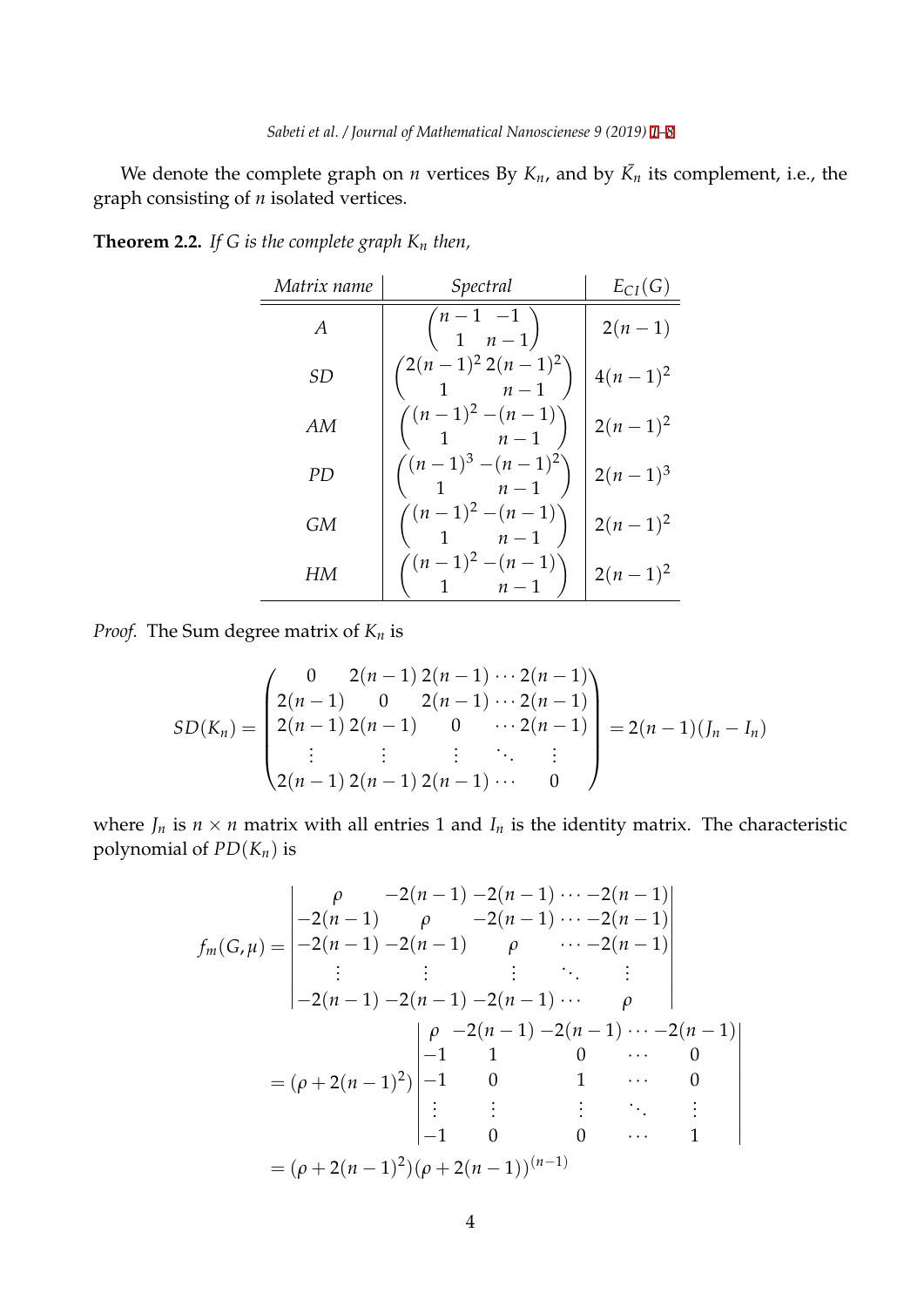So,  $Spec_{SD}(K_n) = \binom{2(n-1)^2 - 2(n-1)}{n}$  $\setminus$ . So, Proof of calculation other central indices en-1 *n −* 1 ergy are similar to proof of Sum degree energy of complete graph.  $\Box$ 

**Lemma 2.3.** Let G be a graph on n vertices,  $n \geq 1$ . Then  $CIE(G) = 0$  if and only if  $G \cong \overline{K_n}$ .

**Lemma 2.4.** *Let G* = *G*<sub>1</sub> *∪ G*<sub>2</sub> *∪*  $\cdots$  *∪ G*<sub>*m*</sub>*. Then* 

(*i*)  $E(G) = E(G_1) + E(G_2) + \cdots + E(G_m)$ .

 $(iii)$   $GME(G) = GME(G_1) + GME(G_2) + \cdots + GME(G_m).$ 

**Theorem 2.5.** If the graph G is regular of degree k,  $k > 0$ , then  $GME = kE(G)$ . If, in addition  $k = 0$ , *then*  $GME = 0$ *.* 

*Proof.* If  $k = 0$ , then  $G \cong \overline{K}_n$ . From Lemma 2.3, we know that  $GME = 0$ . Suppose now that G is regular of degree  $k > 0$ , that is  $d_1 = d_2 = \cdots = d_n = k$ . Then all non-zero terms in *GM* matrix are equal to *k*. This implies that  $GM(G) = kA(G)$ . Then we have  $\rho_i = k\lambda_i$ , and therefore  $GME = kE(G)$ .  $\Box$ 

**Theorem 2.6.** *If G is the complete bipartite graph Kn*,*n, the spectral and energy of central indices are calculated as follow,*

| Matrix name    | Spectral                                                       | $E_{CI}(G)$ |
|----------------|----------------------------------------------------------------|-------------|
| $\overline{A}$ | $\begin{pmatrix} n & 0 & -n \\ 1 & 2n - 2 & 1 \end{pmatrix}$   | 2n          |
| <b>SD</b>      | $\binom{2n^2 & 0 & -2n^2}{1 & 2n-2 & 1}$                       | $4n^2$      |
| AM             | $\binom{n^2}{1 \ 2n-2 \ 1}$                                    | $2n^2$      |
| PD             | $\begin{pmatrix} n^3 & 0 & -n^3 \\ 1 & 2n-2 & 1 \end{pmatrix}$ | $2n^3$      |
| GM             | $\begin{pmatrix} n^2 & 0 & -n^2 \\ 1 & 2n-2 & 1 \end{pmatrix}$ | $2n^2$      |
| HМ             | $\binom{n^2}{1 \ 2n-2 \ 1}$                                    | $2n^2$      |

*Proof.* The proof is similar to Theorem 2.2.

**Theorem 2.7.** If G is the complete bipartite graph  $K_{n,m}$ , with  $n+m$  vertices. the spectral and energy

 $\Box$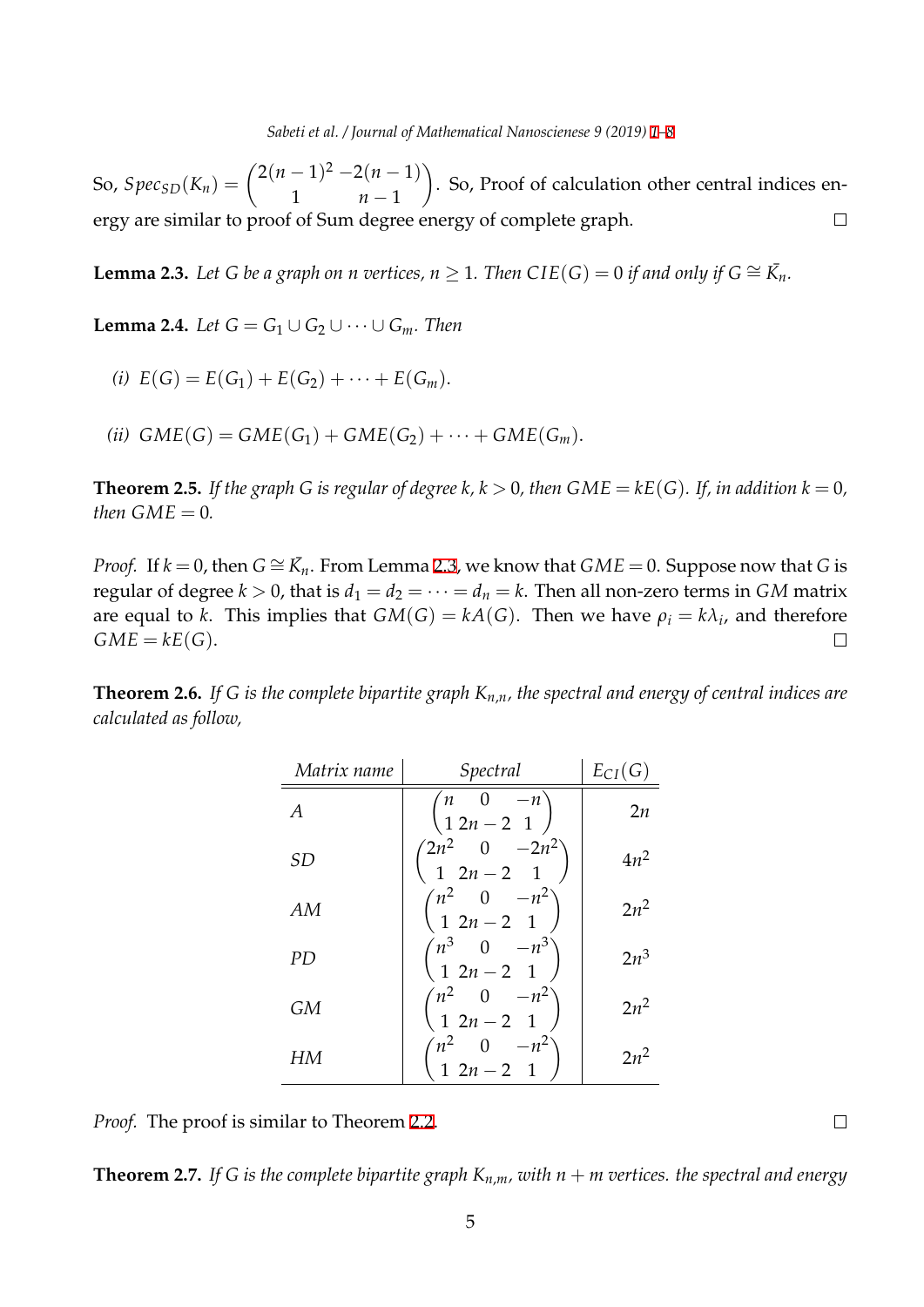*of central indices are calculated as follow,*

| Matrix name    | Spectral                                                                                 | $E_{CI}(G)$       |
|----------------|------------------------------------------------------------------------------------------|-------------------|
| $\overline{A}$ | $\begin{pmatrix} \sqrt{mn} & 0 & -\sqrt{mn} \\ 1 & m+n-2 & 1 \end{pmatrix}$              | $2\sqrt{mn}$      |
| <i>SD</i>      | $\binom{(m+n)\sqrt{mn}}{1}\frac{0}{m+n-2} - (m+n)\sqrt{mn}$                              | $2(m+n)\sqrt{mn}$ |
| AM             | $\frac{(m+n)\sqrt{mn}}{2} \n 0 \n -\frac{(m+n)\sqrt{mn}}{2}$ $\frac{1}{2} \n m+n-2 \n 1$ | $(m+n)\sqrt{mn}$  |
| PD             | $\begin{pmatrix} mn\sqrt{mn} & 0 & -mn\sqrt{mn} \\ 1 & m+n-2 & 1 \end{pmatrix}$          | $2mn\sqrt{mn}$    |
| GМ             | $\begin{pmatrix} mn & 0 & -mn \\ 1 & m+n-2 & 1 \end{pmatrix}$                            | 2mn               |
| HМ             | $\frac{2mn\sqrt{mn}}{m+n}$ 0 $-\frac{2mn\sqrt{mn}}{m+n}$<br>$\overline{1}$<br>1 $m+n-2$  | $\kappa$          |

*Where*  $\kappa' = \frac{4mn\sqrt{mn}}{m+n}$  $\frac{m\sqrt{mn}}{m+n}$ .

*Proof.* The proof is similar to Theorem 2.2.

*Remark* 1*.* Let *G* be a bipartite compelete graph, we know number of edges equal *mn* then the Geometric mean energy is twice the n[umb](#page-3-0)er of edges, that is *GME* = 2*mn*.

**Definition 1.** The crown graph  $S_n^0$  for an integer  $n \geq 3$  is the graph with vertex set  $\{u_1, u_2, \cdots, u_n,$  $v_1,v_2,\cdots,v_n\}$  and edge set  $\{u_iv_i\colon 1\leq i,j\leq n, i\neq j\}.$  Therefore  $S_n^0$  coincides with the complete bipartite graph *Kn*,*<sup>n</sup>* with the horizontal edges removed.

**Theorem 2.8.** If G is the crown graph  $S_n^0$  with 2n vertices, the Central Indices energy is defined

| Matrix name | Spectral                                                             | $E_{CI}(G)$ |
|-------------|----------------------------------------------------------------------|-------------|
| A           | $\binom{n-1}{1}$ $\frac{1}{n-1}$ $\frac{-1}{n-1}$ $\frac{-(n-1)}{1}$ | 2n          |
| <i>SD</i>   | $\binom{2(n-1)^2 2(n-1) - 2(n-1) - 2(n-1)^2}{n-1}$                   | $8(n-1)^2$  |
| AM          | $\binom{(n-1)^2 n - 1 - (n-1) - (n-1)^2}{1 - n - 1 - n - 1}$         | $4(n-1)^2$  |
| PD.         | $\binom{(n-1)^3 (n-1)^2 - (n-1)^2 - (n-1)^3}{n-1}$                   | $4(n-1)^3$  |
| GМ          | $\binom{(n-1)^2 n - 1 - (n-1) - (n-1)^2}{1 - n - 1 - n - 1}$         | $4(n-1)^2$  |
| HМ          | $\binom{(n-1)^2 n-1-(n-1)-(n-1)^2}{n-1 n-1}$                         | $4(n-1)^2$  |

 $\Box$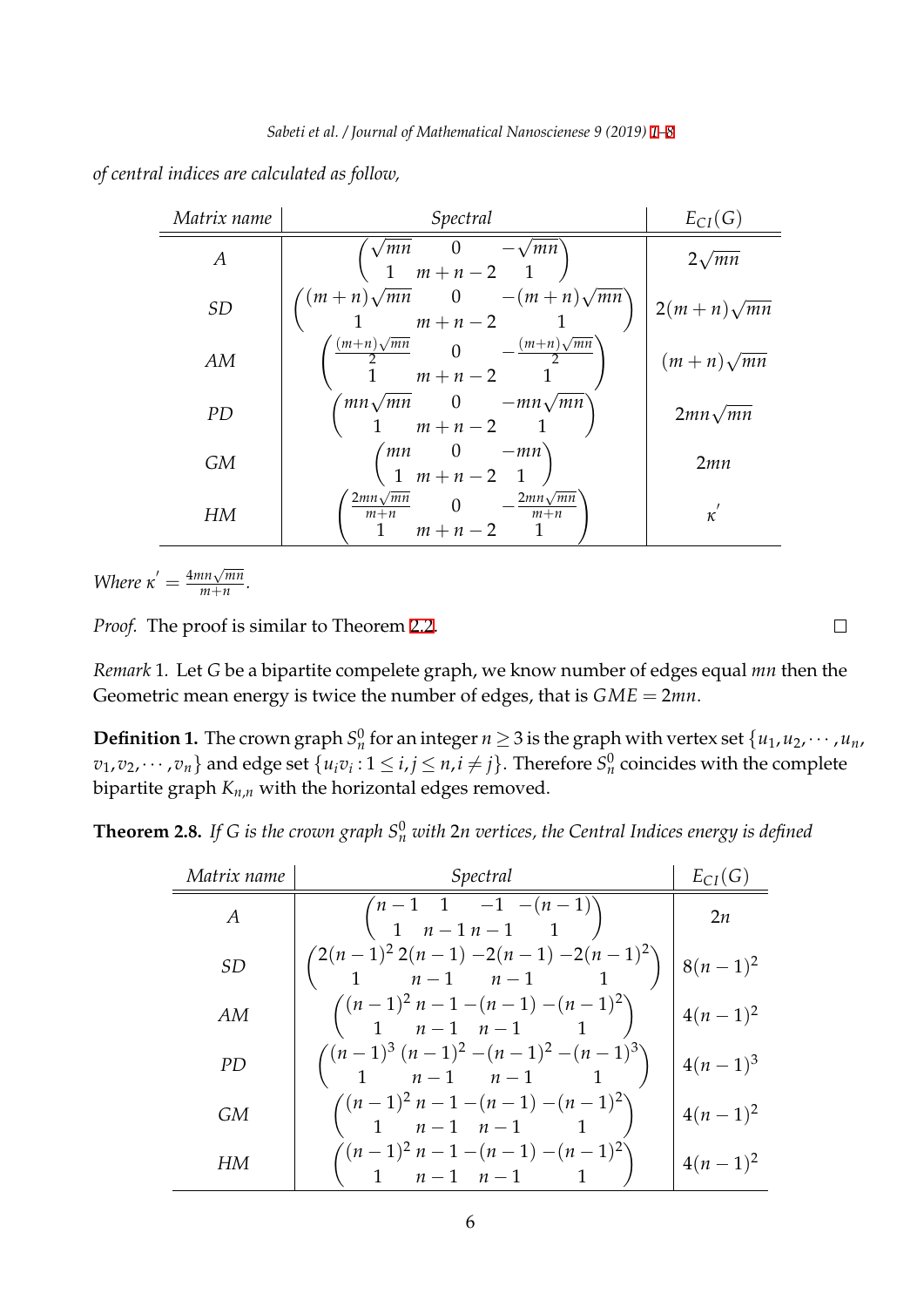**Proposition 2.9.** If the graph G is regular of degree k,  $k > 0$ , then  $PDE = k^2E(G)$ . If, in addition  $k = 0$ , then  $PDE = 0$ .

*Proof.* If  $k = 0$ , then  $G \cong \overline{K}_n$ . From Lemma 2.3, we know that  $PDE = 0$ . Suppose now that G is regular of degree  $k > 0$ , that is  $d_1 = d_2 = \cdots = d_n = k^2$ . Then all non-zero terms in  $GM$  matrix are equal to *k*. This implies that  $PD(G) = k^2 A(G)$ . Then we have  $\rho_i = k^2 \lambda_i$ , and therefore  $PDE = kE(G)$ .  $\Box$ 

**Proposition 2.10.** *If the graph G is regular of degree*  $k, k > 0$ *, then* 

$$
AME(G) = GME(G) = HME(G).
$$

# <span id="page-6-1"></span>**Acknowledgements**

This research was supported by Research Council of Semnan University.

# **References**

- [1] R. B. Bapat, Graphs and Matrices, New York, Springer, 27, 2010.
- [2] B. Borovicanin and E. Zogic, On Randic Energy of a Graph, In The 14th Serbian Mathematical Congress (14th SMAK), Kragujevac, 2018.
- <span id="page-6-2"></span>[3] B. Borovicanin and T. A. Lampert, On the maximum and minimum Zagreb indices of trees with a given number of vertices of maximum degree, MATCH Commun. Math. Comput. Chem. 74 (2015) 81-96.
- <span id="page-6-10"></span>[4] K. C. Das, I. Gutman and B. Furtula, Survey on geometric-arithmetic indices of graphs, MATCH Commun. Math. Comput. Chem. 65(3) (2011) 595-644.
- <span id="page-6-12"></span>[5] E. Estrada and A. Ramirez, Edge adjacency relationships and molecular topographic descriptors. Definition and QSAR applications, Journal of chemical information and computer sciences 36(4) (1996) 837-843.
- <span id="page-6-14"></span>[6] I. Gutman, The energy of a graph: old and new results, In Algebraic combinatorics and applications, Springer, Berlin, Heidelberg, 1-22, 1987.
- <span id="page-6-0"></span>[7] I. Gutman, B. Furtula, E. Zogic and E. Glogic, Resolvent energy of graphs, MATCH Commun. Math. Comput. Chem. 75 (2016) 279-290.
- [8] I. Gutman and B. Furtula (Eds.), Novel Molecular Structure Descriptors-Theory and Applications I, Univ. Kragujevac, Kragujevac, 2010.
- <span id="page-6-3"></span>[9] I. Gutman, S. Klavzar and B. Mohar (Eds.), Fifty years of the Wiener index, MATCH Commun. Math. Comput. Chem. 35 (1997) 1-259.
- <span id="page-6-5"></span>[10] A. Jahanbani and H. H. Raz, On the harmonic energy and Estrada index of graphs, MATI. 1(1) (2019) 1-20.
- <span id="page-6-7"></span>[11] H. Jun, Y. M. Liu and J. K. Tian, Note on the Randic energy of graphs, Kragujevac Journal of Mathematics 42(2) (2018) 209-215.
- [12] S. Li, X. Li and Z. Zhu, On minimal energy and Hosoya index of unicyclic graphs, MATCH Commun. Math. Comput. Chem. 61 (2009) 325-339.
- <span id="page-6-11"></span>[13] P. D. Manuel, An efficient Hosoya index algorithm and its application, IJCAET. 11(2) (2019) 196- 205.
- <span id="page-6-8"></span>[14] O. Mekenyan, D. Bonchev and N. Trinajstic, Chemical graph theory: Modeling the thermodynamic properties of molecules, International Journal of Quantum Chemistry 18(2) (1980) 369-380.
- <span id="page-6-9"></span>[15] N. J. Rad, A. Jahanbani and I. Gutman, Zagreb energy and Zagreb estrada index of graphs, Match. Commun. Math. Comput. Chem. 79 (2018) 371-386.
- <span id="page-6-13"></span><span id="page-6-6"></span><span id="page-6-4"></span>[16] S. Sabeti, A. B. Dehkordi and S. M. Semnani, The minimum edge covering energy of a graph, Kragujevac Journal of Mathematics 45(6) (2021) 969-975. https://imi.pmf.kg.ac.rs/kjm/en/index.php?page=accepted-papers